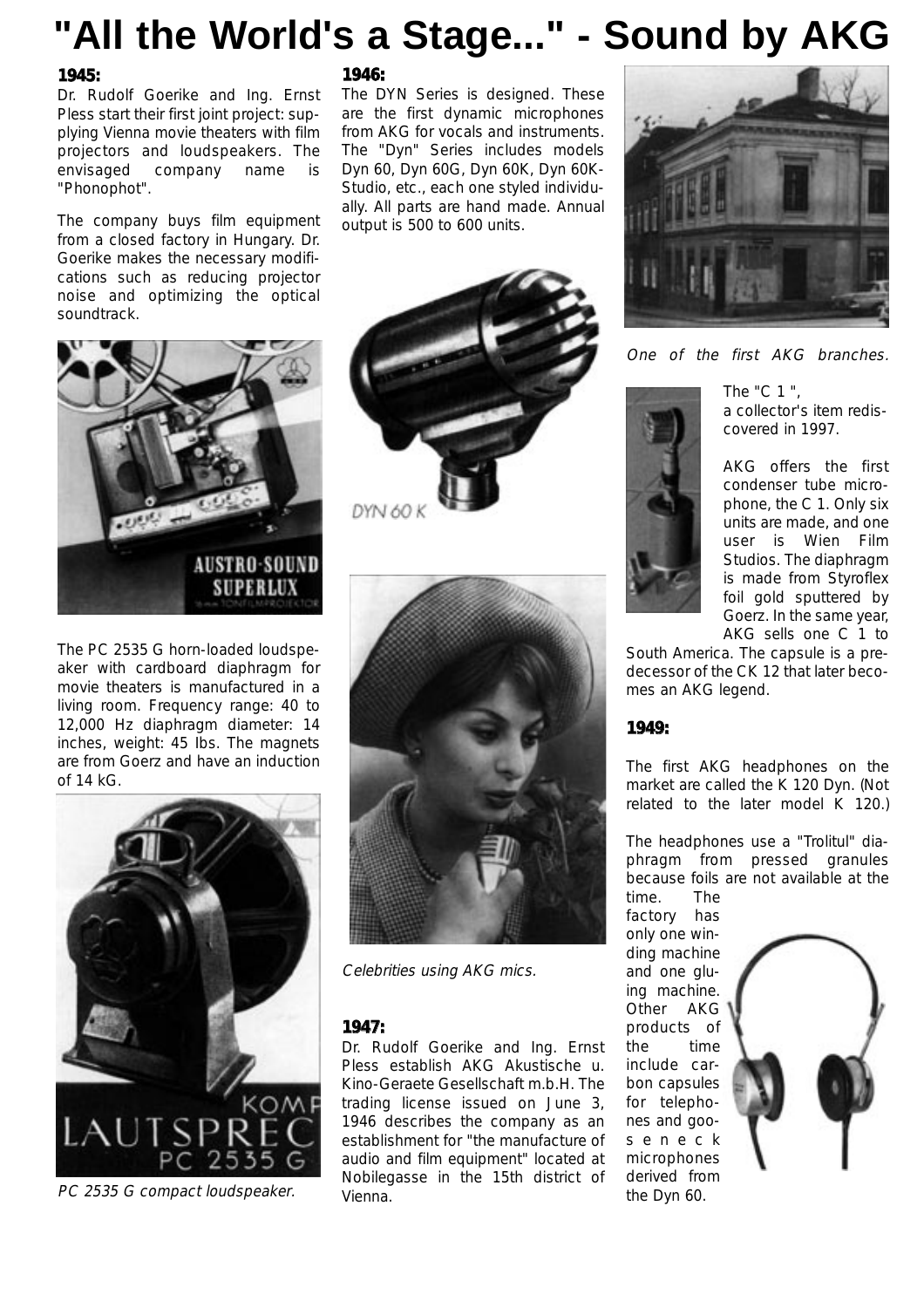AKG products are distributed in Austria by Siemens (WSW), export sales already include significant business with eastern European countries.

#### **1950:**

AKG starts designing the world's first high qualify cardioid microphone, the D 12 with its patented "mass-loaded tube". Models derived from it in later years include the D20, D25 (1958), D30 (1958), D36, D45 (1959). The last three models use two transducers to provide selectable polar patterns.



Founder Ernst Pless with a D 12 (circa 1955).

Experiments for building condenser microphones with a collodion diaphragm. AKG makes special automobile horns because the small motorbikes of the day are so loud that motorists could not hear standard automobile horns. In addition, AKG makes exposure meters.



#### **1951:**

Dummy head for measurement use. Two prototypes with condenser capsules are built for Hungary. Simultaneously, a condenser transducer is designed which is later used in the capsule of the C28. Also, a dualdiaphragm microphone is developed and called the "C 2". About 500 units are made.

The "Rapido" flash is designed.



At this time AKG developed film soundtrack pickups in cooperation with Siemens Austria.



Another new product is the heart tone microphone based on the Dyn 60, a dynamic vibration pickup called "Dyn 2x60/1 80".

Another curious electromedical product from AKG is impossible to date exactly for lack of information: The only clue is telephone numbers made up of letters and numbers: Austrian telephone numbers were changed to numbers only in the mid-1950s.



**NORTLEGASSTM** 

#### **1952:**

With the ambitious goal of establishing a proprietary studio connector standard, AKG created the "AKG Connector". The breakthrough, however, never came and the last connectors were made in the mid-1960s. They can still be found today in some old installations, e.g., in churches. They are a much sought-after collector's item even today.





One of the first AKG legends is nearing its breakthrough: the D 1 2, a large-diaphragm microphone that not only provides the first true cardioid polar pattern but introduces engineering innovations such as the massloaded tube and deep-drawn. diaphragms. Film sound engineers, too praise the directivity and remarkably low susceptibility to wind noise.



D 12 manufacture in the 50s.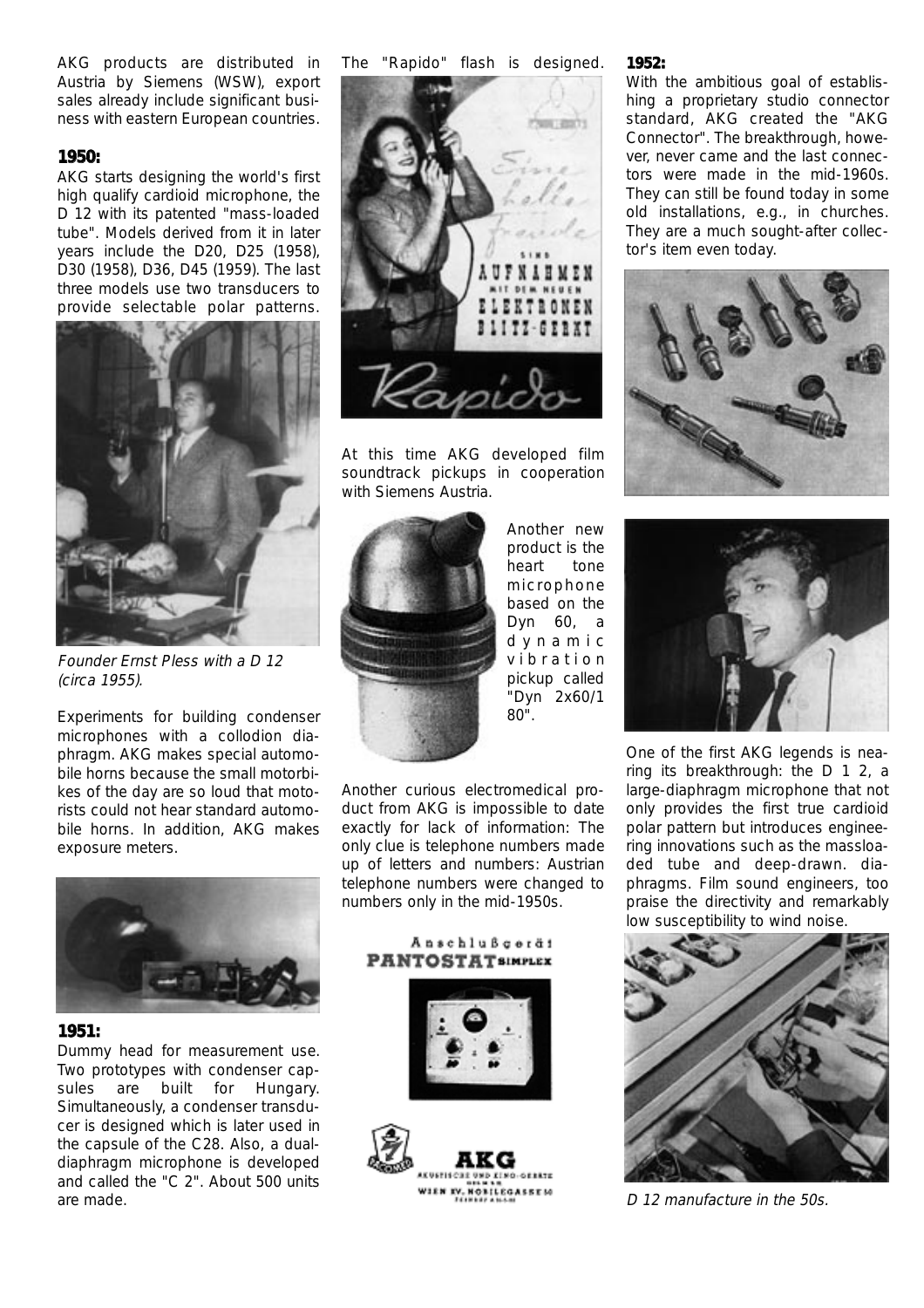The D<sub>12</sub> conquers the market and large-scale production of it begins.

The same year also sees the birth of anot-



her legendary AKG product: the C 12, the first remote controlled multipattern capacitor microphone.

The C 12 was originally made in runs of 50 units per month and became an international bestseller. It was purchased by almost all large radio and recording studios. First customers included BBC London whose engineers were deeply impressed with the microphone's styling and quality.



C 12 manufacture and testing

#### **1954:**

Underwater loudspeakers and microphones (Dyn 120 UWS) are developed, the latter derived from the Dyn 6OK. The specifications are impressive: Watertight down to 330 ft. at a diving rate of 25 ft./minute; frequency range 30 to 20,000 Hz; sensitivity 0.2 m/microbar; seawater-proof, chrome plated brass case; weight 15 Ibs.; size: 9.8 x



This C 12 was designed by Konrad Wolf ( 1st from left; the picture shows the first AKG team) who retired after many years with AKG. Did he know at the time that this was the hour of AKG's international breakthrough? "I had no idea because I was very young and saw a challenge in every job. AKG had already been quite successful with the C 2. Engineers with RAVAG, as the Austrian national radio network was then called, wanted new microphones for their studios and had some special requirements.

"They were looking for a microphone "as thin as a pen ". Nobody was able to make that at the time but in any case we came up with a slender, cylindrical shape for the C 12.

"The radio people were impressed with the results of the first microphone tests. It was the first microphone whose polar pattern you could switch noiselessly during operation. All previous microphones would make a lot of noise as you switched them over. What's more, competitive microphones would change their output level by some dB but AKG maintained a constant level.

"We selected the 6072 tube because with growing export sales we had to have a tube that was available



everywhere.

"Almost every single part of the C 12 was hand made at AKG. They were all turned - we used no cast parts.

"It took a while before we found the optimum diaphragm material. In the old days, diaphragms were cast from cellulose. Unfortunately, this material absorbed humidity like a sponge and wrinkled easily. The Styroflex foil AKG used at first turned out to be much better but it was relatively hard and developed hair cracks over time. In 1955 when polyester foil became available we had finally found a suitable material."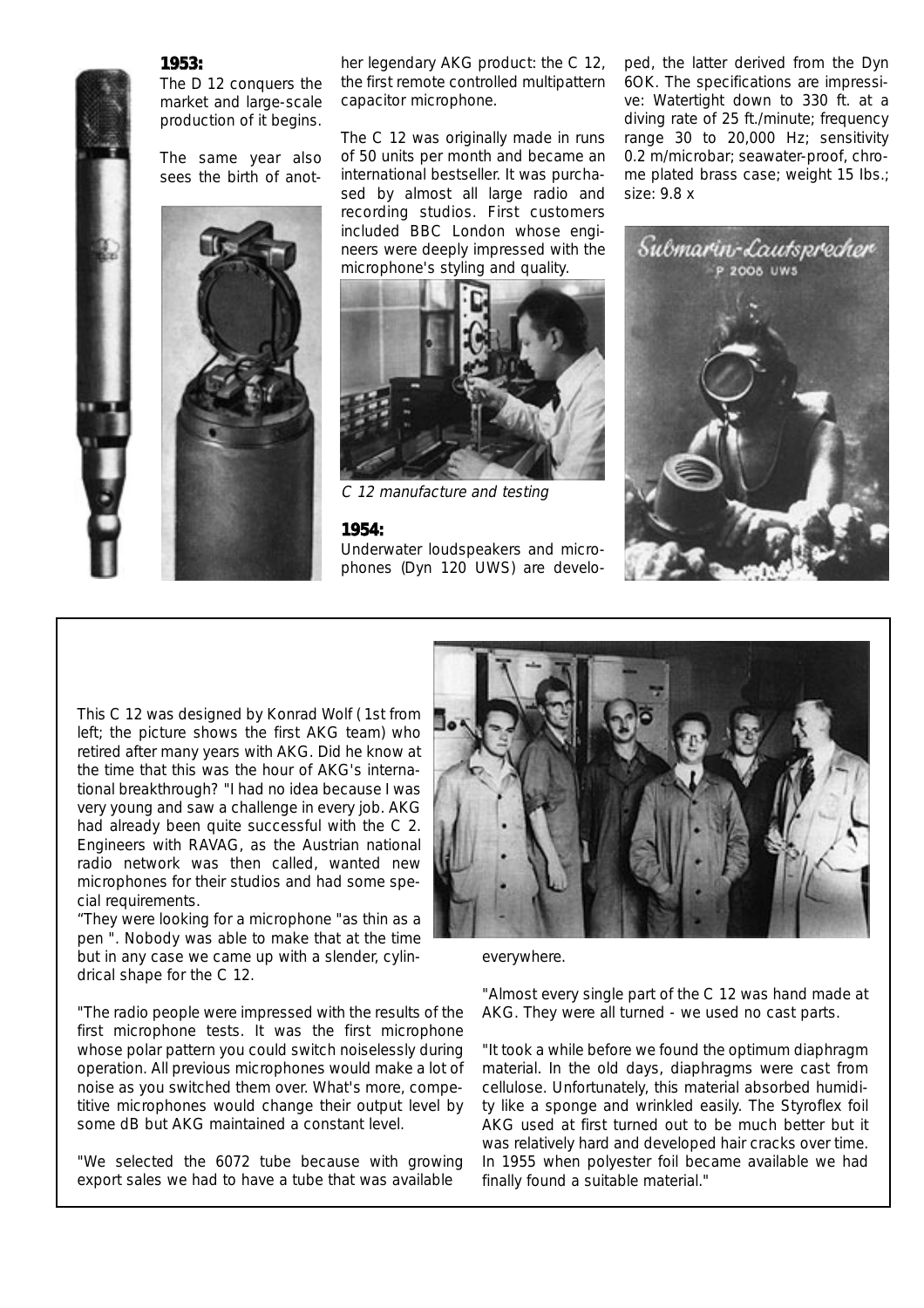## Reminiscences ...

Dipl.lng. Hans Gemperle /shown at left, at the first AKG lab/ is appointed general manager of AKG's first subsidiary in 1955 after heading Product Development at the Vienna parent company

"The deep-sea diver Hans Hass had accidentally found out the sharks flee from sounds. A diver's gurgling shriek of fear had made a shark turn away in panic. In order to obtain exact results, Hans Hass wanted to use underwater loudspeakers and microphones. AKG was very happy to accept the challenge. "

So was Product Development, for the first real-life tests had to be done under water So the desi-

gners packed up their test equipment, swimming trunks, and diving gear and went to the "Diana-Bad" indoor swimming pool in Vienna, an immensely popular spot at the time. They spent a very nice day at work swimming and diving.

Hans Gemperle take pleasure in reminiscing about the demonstration of the first prototypes: "I went to the Hass couple's villa where I was greeted by Lotte Hass. It was winter already and we were looking for a way of testing the underwater equipment under reasonably realistic conditions. The Hass's had bought a carp for



Christmas which was swimming around in the aquarium, happily ignorant of its ultimate destiny I immersed the microphone and Lotte tickled the back fin of the carp with a straw. For the first time in my life, I heard the sound of fright a fish made with his fin - like a shriek with surprise. It was clearly audible in the loudspeaker The carp fled in terror from the supposed attack. Lotte Hass was highly impressed with the brilliant sound reproduction, so our development was a great success. "

Of course, the demand for underwater equipment was very limited. However, AKG also built a perfectly watertight camera case in which you could install a camera and operate it from outside.



5.5 dia. in. The total output of 20 units was sold to scientists and port authorities. Hans Hass uses a Dyn 1 20 UWS in shooting his first underwater sound movie, "Abenteuer im Roten Meer" (Adventures in the Red Sea) which won first prize at the "Biennale" biannual film festival at Uenice, Italy

#### **1955:**

The first postwar Salzburg Festival AKG microphones.

A unidirectional microphone is specifically designed for Herbert von Karajan. Unlike in his later years, Karajan rejected all



audio equipment. When he conducted a performance, he allowed no microphones to be visible to the audience. So AKG had to design a special shotgun microphone that could be set up far from the musicians, in the wings or in the orchestra pit.

Foundation of the German subsidiary, AKG Munich.

D 36: the world's first dynamic microphone with remotely selectable polar patterns.

C 28: A small-diaphragm condenser microphone.

D 11 for amateur recordists.

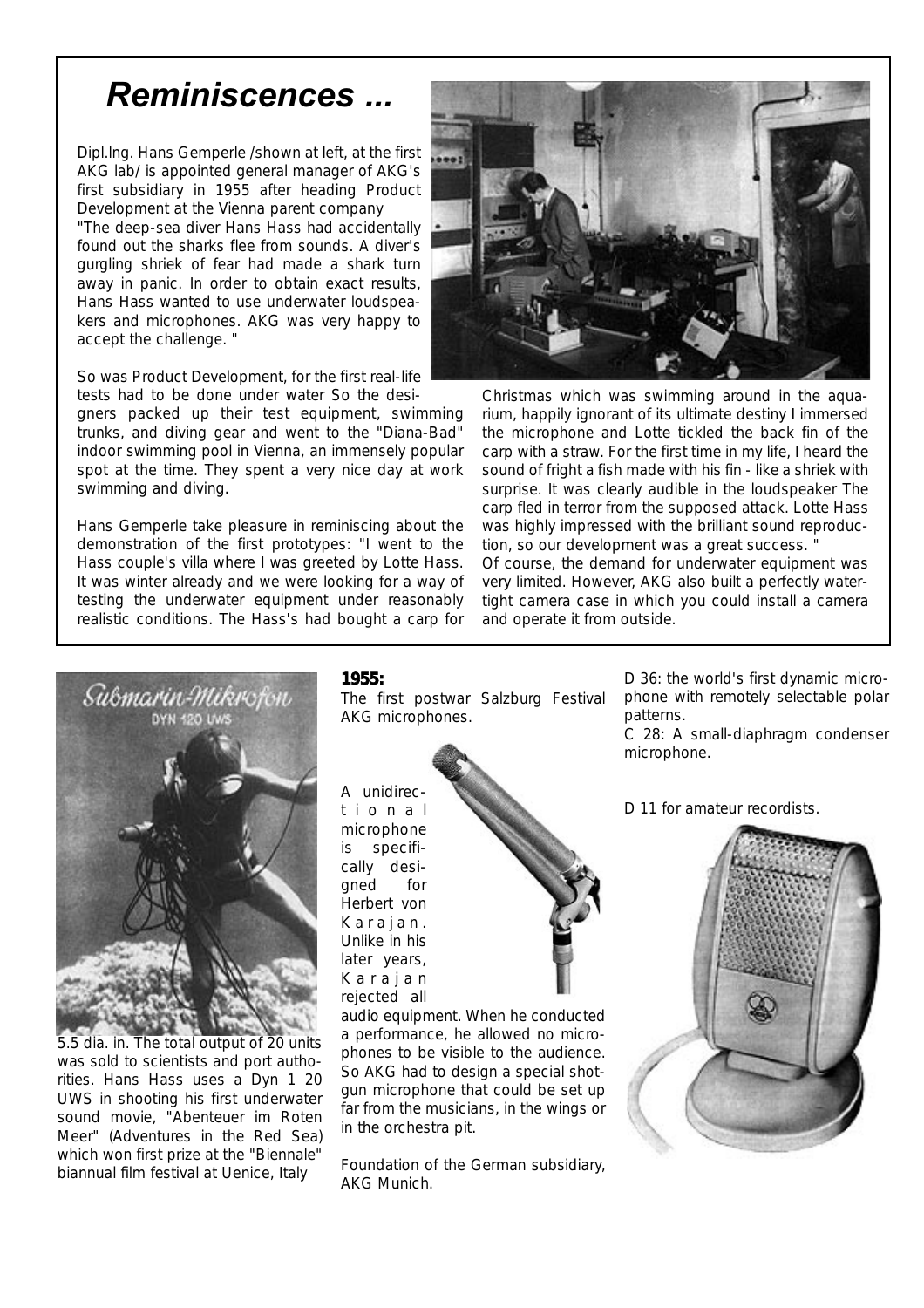D 11: unidirectional dynamic microphone for amateur tape recordists.

Introduction of professional cardioid microphones with adjustable rear sound entries for reduced proximity effect (D 24, D 19).

Introduction of the Dyn 200 Series of dynamic microphones including gooseneck models and M410, M411 OEM microphones for Telefunken. The east bloc business grows significantly.

#### **1957:**

Worldwide distribution network, varied product range, many patents. AKG buys a building on Schanzstrasse in Vienna's l5th district, which remains AKG's property until 1992. The "sheet metal capsule", a dynamic capsule in a tight sheet-metal case, is developed and used over the following years in many AKG microphones including the D9, D 11, and D 14 as well as OEM microphones for Saba, Körting, Telefunken, Stuzzi, and Eumig.

#### **1958:**

D 15: first dynamic reporters' microphone with a tight unidrectional pattern

D 25: shock mounted, unidrectional dynamic microphone for use on a fishpole in radio, TV, and film work





#### **1959:**

World's first supraaural, open-back, lightweight headphones (K 50) with superior sound quality, produced in large quantities over the following years.

D 45 - as D 30, except with shock mount and remotely selectable polar patterns.



#### **1960:**

AKG designs and manufactures for Telefunken the ELA M250 and ELA M251 , two extremely rare thus much sought-after collector's items.



Rerun of the C 12 and several other versions for Telefunken and Siemens using the then advanced GE 6072 double triode.

Design of the first professional smalldiaphragm condenser microphone

#### **1960/61:**

AKG establishes its own Domestic Sales department for Austria.



First modular capacitor microphone system with CK 28 and CK 29.

The C26 and C30 capacitor microphones are developed further into the C 60 with Nuvistor miniature tube (the name is derived from "nueva vista" - a new vision).

First experiments with spring reverb systems.

## **1962:**

An analog computer is built for simulating acoustical networks using electrical equivalent circuits of mechanical systems. A V-shaped dual microphone for interviewing (ENG) use is built and later continued by another company that even applies for a patent assigned by one Mr. Hagopian.

The C 12A Nuvistor condenser microphone is developed as a predecessor of today- 's C 414.

#### **1963:**

The DX11 reverb microphone is an innovative idea which, however, is not accepted by the market. This is one of the few flops in AKG's history of success.

#### **1964:**

K 58: first lightweight headset derived from the K50 headphones. The headsets were used by commentators at the Winter Olympics in Innsbruck, Austria, where most audio equipment came from AKG. But the hour of triumph turned into a nightmare as the opening speech (picked up by an AKG

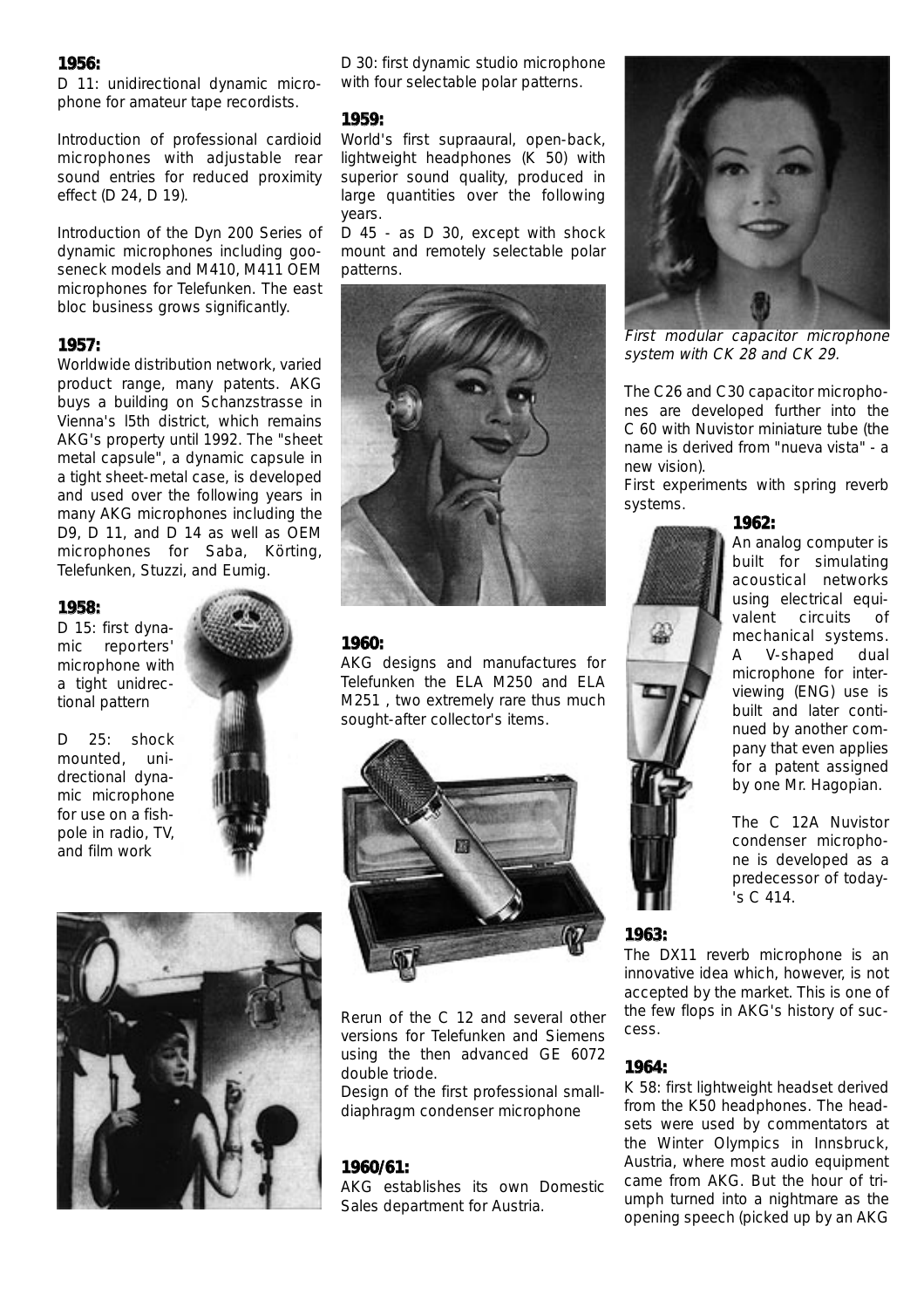microphone) remained totally inaudible. The AKG engineers panicked but the defect was found quickly. It had begun to thaw and snow water had penetrated into the connection between two of the extremely long cables. Moments later, the excellent AKG sound quality was restored.



#### A headset in action.

A capacitor microphone with an RF type signal converter called the C601 is developed. Due to electrical stability problems, the microphone never reached the production stage and the development is cancelled in 1968.

#### **1965:**

This is a turning point in the history of AKG and a new course is plotted for the future. The rapid spreading of TV kills many movie theaters. AKG responds by discontinuing optical equip-



ment and concentrating exclusively on designing and manufacturing audio transducers.

AKG introduces the K60 "humanized" hi-fi headphones whose frequency response matches human hearing characteristics.

Dr. Goerike designs a loudspeaker with a flat Styrofoam diaphragm which is later made by Yamaha under license.

#### **1966:**

World's first wide-band ultrasonic transducer (CK 40)

The design of the world's first Mo-way cardioid microphone D 202 provides a response that almost equals that of capacitor microphones. In addition, its proximity effect is almost zero compared to that of conventional directional microphones. AKG for the first time uses its proprietary sintered cap.



D 202 advertisement of the late 6Os



#### **1968:**

A smaller version of the D 202 is launched, the D 222 dynamic microphone using a patented two-way transducer for extended frequency response and minimal proximity effect. It soon becomes the most popular reporting and speech microphone and remains a bestseller for decades.



After the D12, the first true performance microphone in what is revolutionary styling at the time is developed: the D1000 (originally in gold). The most important feature at the time is that "it will not hide the face of the artist."

Parabolic reflectors for microphones are made in cooperation with a sheetmetal working company, mainly for recording bird calls.

An AKG subsidiary is established in Zurich, Switzerland.

The "CMS" modular capacitor microphone system with the C 451 with FET preamp and CKl , CK2, etc. is developed and later becomes famous all over the world. After initial problems have been solved, it strengthens AKG's monopoly with BBC. The capsules originally had embossed metal diaphragms that were susceptible to humidity and therefore later replaced with plastic diaphragms. **1969:**



Foundation of the British subsidiary, AKG London.

New headphones with "SCS Subjective Controlled Sound" are designed and called K180. The speakers can be repositioned within the earcups to provide different "acoustics". OEM business is expanded.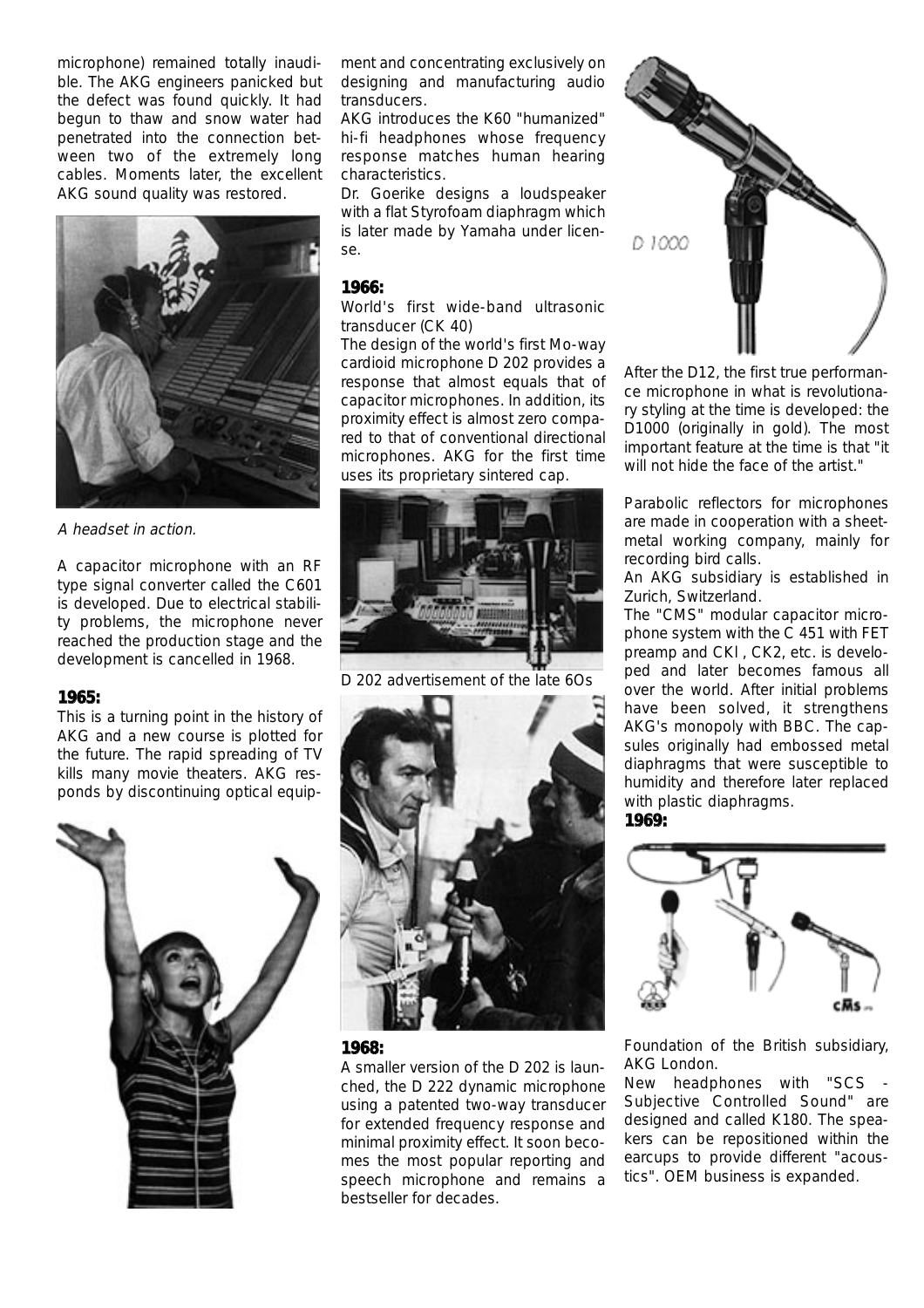

K 180

Experimental telephone transducers are made. The original capacitor capsules are soon replaced with dynamic designs for better stability.

Total sales of AKG Vienna to third parties reach ATS 199 million this year.

The C 412, a solid-state version of the C 12A with three polar patterns and a preattenuation pad selectable on the microphone is designed.



After 8 years of intensive study of mechanical reverberators (helical springs and other mechanical vibrating bodies), the BX20, the world's first, truly portable studio reverberator is ready for production. The spring reverb system design was practically finished and it took almost another year to design an appropriate suspension for it that would allow for safe shipping.



### Reminiscences ...

Dipl.lng. Werner Fidi, who developed this breakthrough invention, comments on the AKG spring reverb principle:

"The breakthrough of this design was to use one-dimensional waveguides with a sufficiently high density of eigentones in order to create linear diffusion in the time and frequency domains which so closely resembled a natural room that the difference would be inaudible.

"We achieved this by using helix



springs with long time delays whose transfer characteristics we changed statistically by etching the wire surfaces. Any residual correlated signals were filtered out. In this way, we created in a small box the same kind of reverb found in large concert halls.

"AKG was, and remained, the only company in the world that successfully created excellent sounding reverberation using this technology These units were state-of the-art until high performance digital reverbs came along.

For many years, the BX20 and its successor, the BX25, defined AKG's image."

#### **1971:**

A high quality electret capsule for use in a new, professional small cassette recorder from UHER is developed (OEM order).

The C 412 is further improved and renamed C 414.



#### **1972:**

AKG moves into the building at Brunhildengasse 1 formerly owned by the Bally shoe manufacturers.



Production at Brunhildengasse.

Marketing of the first digital delay, the TDU7202 bought from Lyrec, begins.



A special stamp by the British Post Office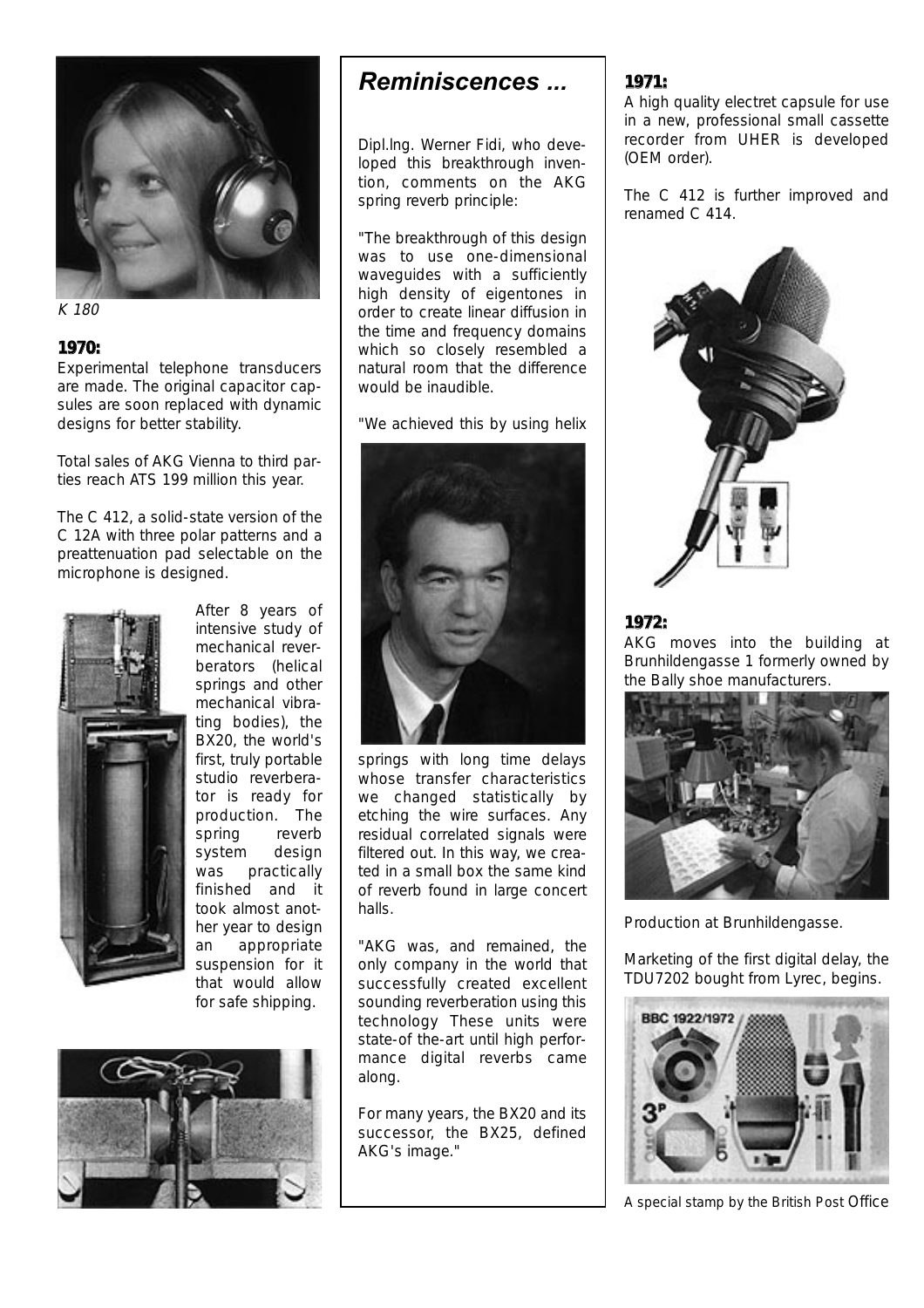commemorating the 5Oth anniversary of the BBC shows historical microphones along with AKG models from the AKG catalog.



Grado phono cartridges are distributed under the designations AKG PU2, PU3, and PU4, the latter suitable for CD4 quadraphony. AKG starts design work for a new cartridge technology, the patented AKG Moving Iron System.

The C 24 is relaunched as the C 24 cb large-diaphragm stereo capacitor microphone with separately, remotely selectable polar patterns for each channel.

#### **1973:**

The AKG Lab gets its first computer. The first production runs of electret microphones are made.

The first AKG dummy head microphone, made by AKG Munich, is used for head related stereo (binaural) recording.



#### **1974:**

The DKK32 design dramatically improves headphone frequency response. The K 140 "integrated open" headphones are developed and made in enormous quantities.

The 100th Distribution is established and the 1000th patent granted.

#### **1975:**

The K 240 headphones with b passive diaphragms per channel for improved bass response and imaging is developed.



The D 140 is a small, top quality dynamic studio microphone with virtually no competition at the time.



The BX 10, a smaller version of the BX 20, is designed, primarily for use in O/B vans.

The SM2006 portable mixer is designed. In cooperation with Koerting of Germany,

The first wireless AKG headphones based on the K 140 is created, the AKG K 140 Libero. After initial experiments with ultrasound transmission, the designers decide to use infrared light because it is less susceptible to interference. The system does not sell because most customers find it too complex and prefer the familiar hardwire headphones.





AKG begins to make its own phono cartridges PbR, P6E, P7E, P8E, later on the P8ES, with the revolutionary TS knife-

edge bearing for better imaging.





K 140 Libero

#### AKG manufacturing 1975



#### **1976:**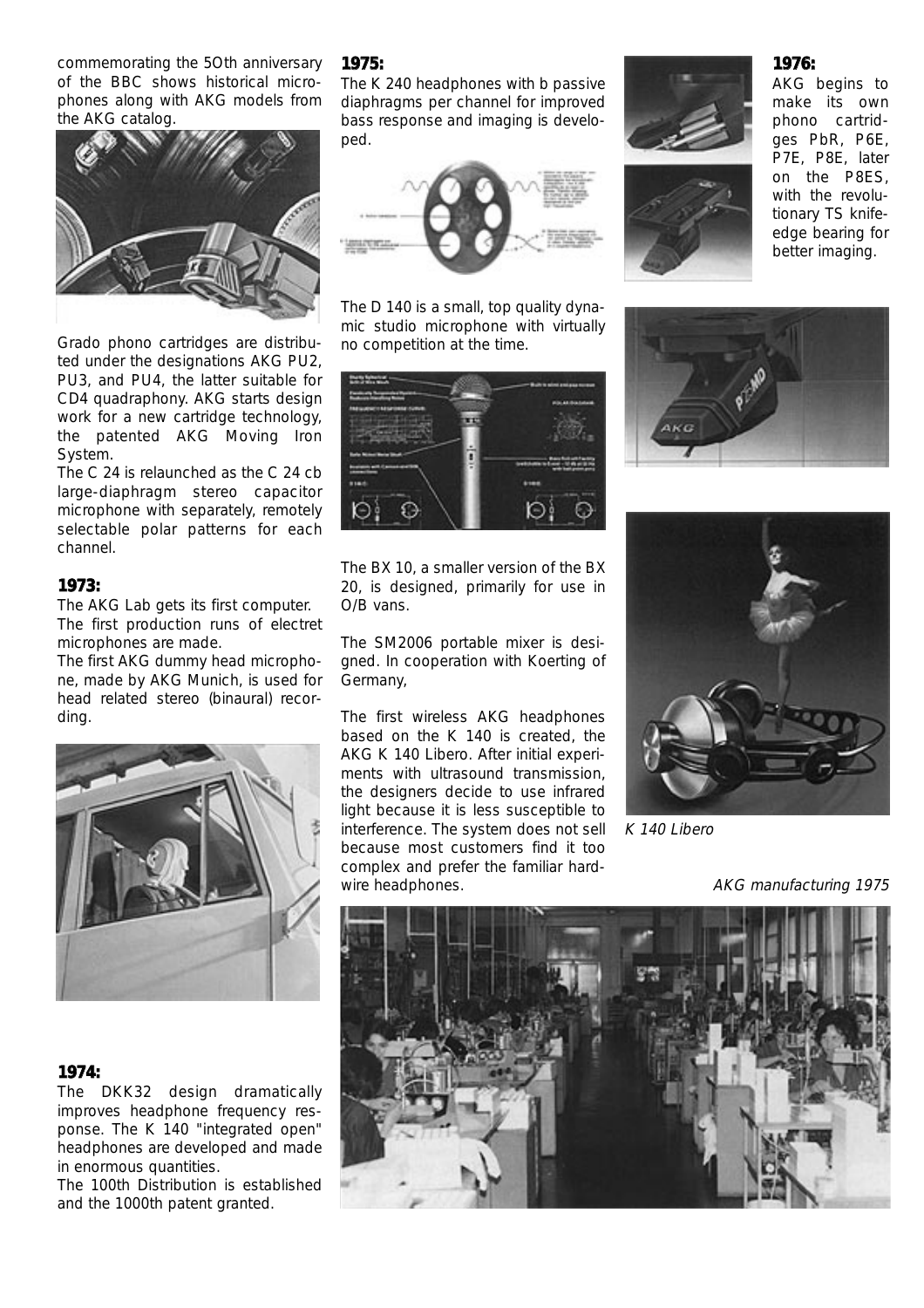AKG has 105 Representatives worldwide, total sales are ATS 350 million. Mr. Cooper of AKG London tries to design a special mixer for speech recording but fails.

The first international product concept meeting is held in Vienna attended by AKG Representatives from all over the world with the aim of creating new product concepts and product lines. One of the results is a fundamental restructuring of the company and the introduction of matrix organization.

#### **1977:**

Sales are increased by another 10%. 30% of total sales come from Germany. The OEM proportion is 40%, AKG has 800 employees and makes 20,000 microphones a week.

A new compact reverberation unit (BX 5) is launched.

C 414 EB: first C 414 version with improved circuitry and integrated XLR connector Cofounder Ing. Ernst Pless leaves AKG.

The C303 line level microphone with builtin compressor and headphone monitor amplifier for the newly created ORF regional TV stations is designed and made in small runs.

The C414 is retouched again, specifically the housing, and fitted with an XLR connector. The designation is changed to C4l4EB.

#### **1978:**

The first true vocal microphone line is developed. Originally planned as "Alpha", "Beta", and "Gamma", they are later renamed D310, D320, and D330. The first endorsement contracts are concluded with Jon Hiseman, Roger Whittaker, and other artists.

World's first two-way headphones from AKG combine dynamic and electrostatic speakers for the first time (K 340).



#### **1979:**

AKG steps into the lion's den by founding a subsidiary in Japan.

World firsts: TDU 7000 modular digital time delay unit; vocal microphones combining extreme ruggedness with studio grade sound quality (D 300 Series).



"Studio qualily for stage..."



"Tested on rally cars..."



"...1.248 times drop tested on stones"

C 422 cb: large diaphragm stereo condenser microphone with advanced solid-state electronics.

And, this year sees the first issue of "AKG Report", a totally hand made publication with a circulation of 1000, which gives all AKG employees and associates worldwide an overview of the events of the year.

#### **1981:**

The new BX 25 ED digital/analog reverberation unit combines analog reverb and digitally generated delay and early reflections.





The compact headphones line comprising the K 1 , K 2, K 3, and K 4 provides all the features of "big" headphones. In spite of their high-end quality, they do not sell. Hi-fi enthusiasts simply want "big cans" for their money. The folding K 1 at least make a splash worldwide.



**1983:**

New CMS system comprising a C460 electronic preamp and CK 61 , CK 62, and CK 63 capsules also includes remote capsules CK 1X, CK 2X that can be connected to the preamp with cables up to 200 ft. long.

The AKG Tube: Black market prices for C 12 microphones skyrocket. Responding to the market situation, AKG makes the first rerun of a largediaphragm tube microphone using the same 6072 tube as the original C 12.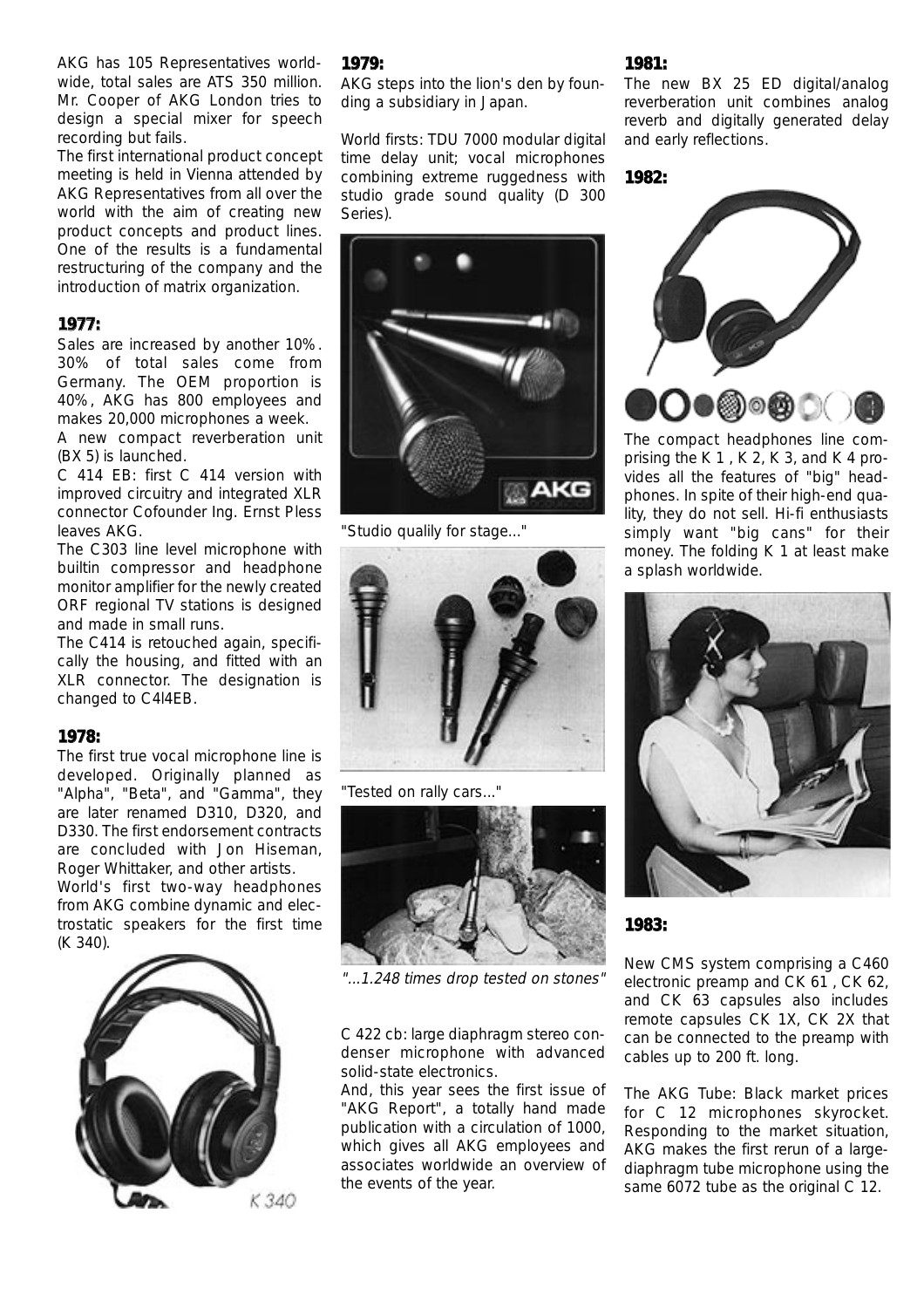

Falco (of "Amadeus" fame) with the most spectacular new AKG product of the early 80s.

AKG goes public. AKG Holding AG is established and holds 75 % of AKG GesmbH.





Golden Microphone (AKG C 535) for Frank Sinatra

Introduction of the ULS Series microphones designed specifically to meet the stringent requirements of digital audio in the recording studio.



#### **1985:**

Foundation of the 100% US subsidiary in Connecticut.

#### **1986:**

Acquisition of Boston based Ursa Major -> transformed into the Digital Products Division of AKG Acoustics. The first product by the new Division is the ADR 68K.



Introduction of the C 1000, the world's first condenser stage microphone with a convertible polar pattern and alternative phantom or 9 V battery powering.



C 1000, shown with PPC 1000 in place.

The C 414 B-ULS launched in that year is the first C 414 version using ULS circuitry

#### **1987:**

Introduction of the "K 280 Parabolic" headphones with "acoustic lenses"; a completely new listening experience stuns hi-fi experts. Presentation of the DSP 610M Delta Processor for the "Delta Stereophony" sound systems.



C 414 B-ULS



K 280 Parabolic

#### **1988:**

Introduction of the MicroMic Series miniature clip-on microphones. They allow the number of microphones cluttering the stage to be significantly reduced.



C 747 cb: the first high quality pensize microphone whose specifications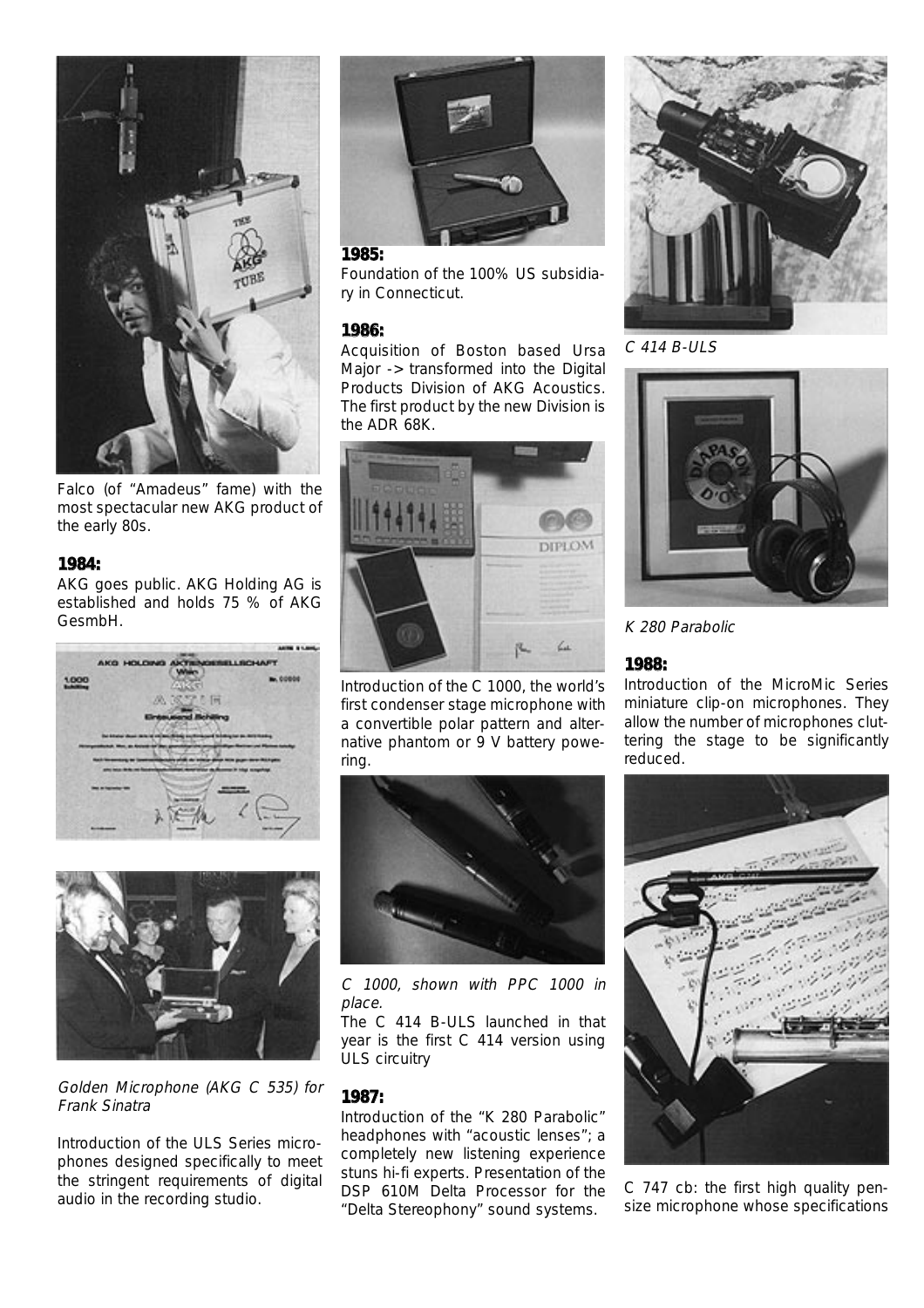meet professional requirements.

"AKG Acoustics (India) Ltd." established. AKG Vienna mourns for cofounder Ing. Ernst Pless who died unexpectedly.

#### **1989:**

The internal publication, "AKG International Report" is published again. The first issue appears at the beginning of the year. There is no lack of controversial articles.

AKG intensifies its expansion policy. Acquisition of Orban (May, 1989) and dbx Professional Products (October 1989); the factory in India is opened and starts production; "AKG Acoustics (lndia) Ltd." is admitted to Indian stock exchanges.



Spectacular presentation of the K 1000: this head speaker system for advanced binaural reproduction conquers the hearts of hifi purists and studio pros.

The presentation of the "CAP 340 M" Creative Audio Processor for room simulation and binaural reproduction creates a worldwide splash.



Another product by the Digital Division, the DSE 7000 Digital Sound Editor, is a surprisingly simple solution to the problem of quickly editing short radio news items and jingles.

#### **1990:**

IXT transducers for telephones are developed and manufactured.

Development of a compact version of the CAP 340 M for the "Audimir" space research mission.

Merger of SCJ and AKG Japan. AKG acquires 62 % of the UK based Edge Technology Group with its subsidiaries BSS Audio Ltd., Turbosound Ltd., Precision Devices Ltd.



AKG's worldwide expansion.

#### **1991:**

A 20 % stake in the German company CeoTronics is acquired.

A 30 % interest in AMEK Technology Group PLC (UK), the holding company that owns AMEK Systems & Controls Ltd., and TAC Total Audio Concepts Ltd.

A new Product Line of Integrated Handsets (IHA) for telephones is introduced. Foundation of "AKG Communications France".

AKG takes to the stars: The "Audimir" space project uses AKG products for room simulation in outer space. This demonstration of advanced binaural technology creates sufficient demand to warrant the design of a consumer version of this system.



Space equipment from AKG.

Introduction of Wireless Microphone Systems WMS 900 and WMS 100. Introduction of a new generation of headphones called the "K Series".

#### **1992:**



The Audiosphere BAP 1 000 Binaural Audio Processor for Individual Virtual IAcoustics is launched.

Introduction of the ergonomically shaped, triangular-section Tri-Power Series dynamic musicians' microphones and the AKG Blue Line Series modular microphone system.



AKG introduces the C 547 boundary microphone and C 621 , C 647 "slimline" gooseneck microphones for stage and sound system use.

IXT telecom transducers are replaced with the new IXR transducers.

Introduction of the O 400 handsfree microphone for car telephones.

Strategic alliance with Lectrosonics for the worldwide distribution except for the US and Canada of Lectrosonics products complementing the AKG sound system product line.

AKG increases its holdings in AKG India and Edge Technology Group/UK to 51 % and 84,56 % respectively.

The expansion of Production causes a space problem. AKG Vienna operates three locations within Vienna and they are becoming more and more crammed. AKG decides to move to a single location and start construction on the outskirts of Vienna.